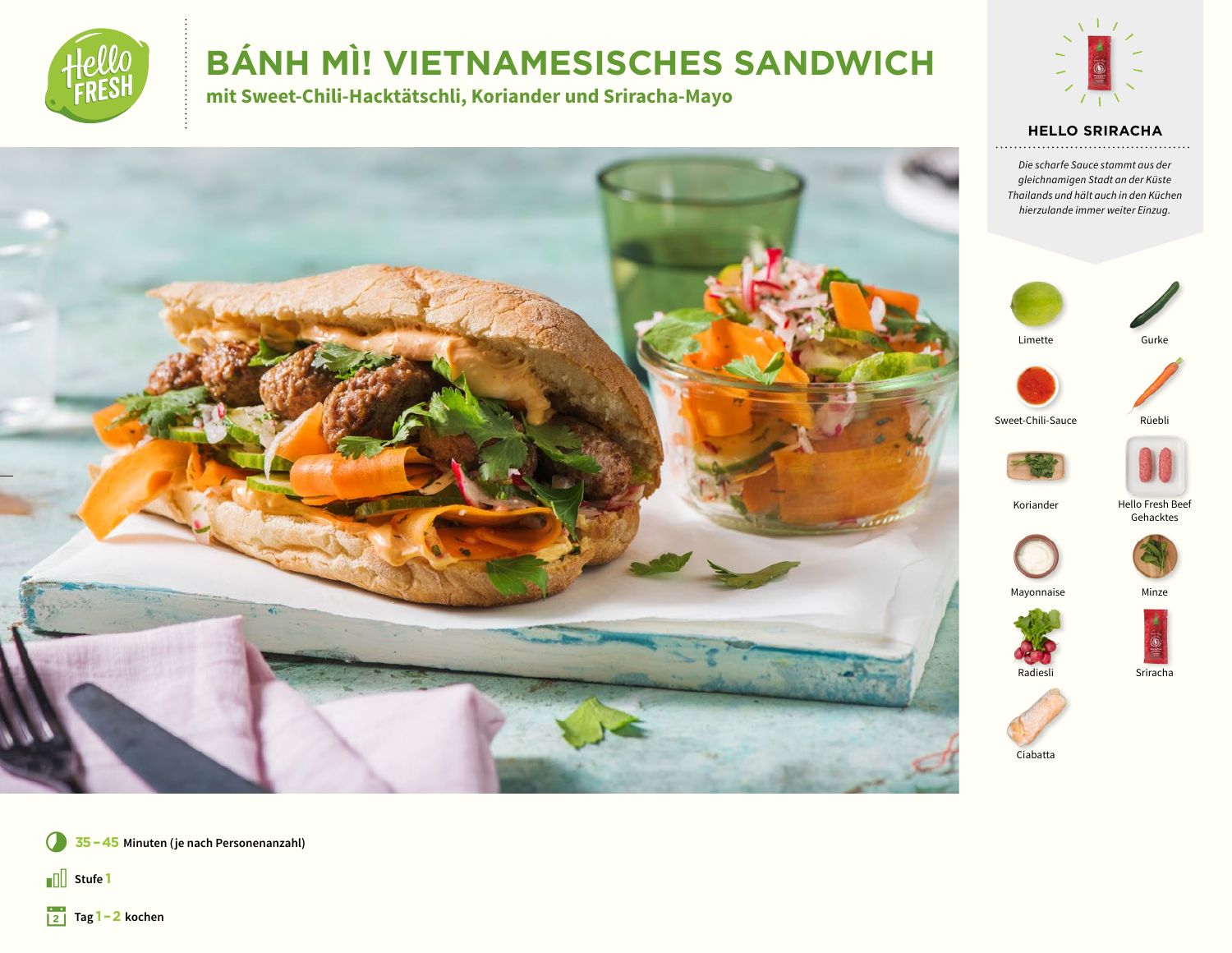#### Wasche **Gemüse**, **Obst** und **Kräuter** ab. Zum Kochen benötigst Du **2 grosse Schüsseln**, **1 Sparschäler**, **1 kleine Schüssel**, **1 Backblech** und **1 grosse Bratpfanne**. **LOS-GEHT'S**

**HACKTÄTSCHLI ZUBEREITEN** Heize den **Backofen** auf **200 °C** Ober-/ Unterhitze (**180 °C** Umluft) vor.

**Limettenschale** abreiben.

In einer grossen Schüssel **Hello Fresh Beef Gehacktes** mit 1 TL [2 TL] **Limettenabrieb**, **Sweet-Chili-Sauce**, etwas **Salz**\* und **Pfeffer**\* gut verkneten. Aus dieser Masse 12 [24] **Minihacktätschli** formen und kurz kalt stellen.



**SALAT VORBEREITEN Rüebli** schälen und in dünne, lange Streifen hobeln.

**Gurke** in 2 mm dünne Scheiben schneiden.

**Radiesli** grob raspeln.

Blätter der **Minze** abzupfen und fein hacken. **Limette** halbieren.



#### **SALAT MARINIEREN**

**Limette** in eine grosse Schüssel pressen und mit 1 EL [2 EL] **Zucker**\* und restlichem **Limettenabrieb** zu einem **Dressing** verrühren. **Gurkenscheiben**, **Rüebli** streifen, geraspelte **Radiesli** und gehackte **Minze** hinzufügen, umrühren und marinieren lassen.

# **2 | 4 PERSONEN-ZUTATEN**

|                               | 2P             |                  | 4P  |                  |
|-------------------------------|----------------|------------------|-----|------------------|
| Limette                       | 1x             | 75g              | 2x  | 75g              |
| Hello Fresh Beef<br>Gehacktes | 1x             | 250 <sub>g</sub> | 1x  | 500 <sub>g</sub> |
| Sweet-Chili-Sauce             | 1x             | 20 ml            | 1x  | 40 ml            |
| Rüebli                        | 2x             | 100 <sub>g</sub> | 4x  | 100 <sub>g</sub> |
| Gurke                         | 1x             | 200 <sub>g</sub> | 2x  | 200 g            |
| Radiesli                      | 1x             | 150 <sub>g</sub> | 1x  | 300 <sub>g</sub> |
| Minze                         | 1x             | 10 <sub>g</sub>  | 1x  | 10 <sub>g</sub>  |
| Ciabattabrot 1)               | 1x             | 300 <sub>g</sub> | 2x  | 300 <sub>g</sub> |
| Mayonnaise 2) 4)              | 2x             | 20 ml            | 4x  | 20 ml            |
| Sriracha Sauce                | 1x             | 8 ml             | 1x  | 15 ml            |
| Koriander                     | 1x             | 10 <sub>g</sub>  | 1x  | 10 <sub>g</sub>  |
| Zucker* für Schritt 3         | 1 EL           |                  | 2EL |                  |
| Öl* für Schritt 5             | 1 EL           |                  | 2EL |                  |
| Salz*, Pfeffer*               | nach Geschmack |                  |     |                  |

Gut, im Haus zu haben [bei 4 Personen Mengen verdoppeln].

Beachte die benötigte Menge. Die gelieferte Menge in Deiner Box weicht hiervon ab und es bleibt etwas übrig.

| <b>DURCHSCHNITTLICHE:</b><br><b>NÄHRWERTE PRO</b> | 100 <sub>g</sub> | <b>PORTION</b>                    |
|---------------------------------------------------|------------------|-----------------------------------|
| <b>Brennwert</b>                                  |                  | 603 kJ/144 kcal 3.655 kJ/874 kcal |
| Fett                                              | 6,39g            | 38,74g                            |
| – davon ges. Fettsäuren                           | 1,57g            | 9,52g                             |
| Kohlenhydrate                                     | 14,29g           | 86,64 g                           |
| – davon Zucker                                    | 3,31g            | 20,10 g                           |
| Eiweiss                                           | 6,08g            | 36,86g                            |
| Salz                                              | 0,34g            | 2,07g                             |

**ALLERGENE**

1) Glutenhaltiges Getreide 2) Eier 4) Senf

(Bitte beachte weitere Informationen zu Allergenen und möglichen Spuren von Allergenen auf der Zutatenverpackung!)



Wir lieben Feedback! Ruf uns an oder schreib uns: +41 43 508 72 70 | kundenservice@hellofresh.ch

**2019** | KW 50 | 5





#### **SRIRACHA-MAYONNAISE VERRÜHREN**

**Brot** 5 – 8 Min. im Ofen backen, bis es knusprig ist.

In einer kleinen Schüssel **Mayonnaise** mit **Sriracha-Sauce** verrühren. Mit **Salz**\* und **Pfeffer**\* abschmecken.

Blätter **Koriander** abzupfen.



**HACKTÄTSCHLI ANBRATEN** In einer grossen Bratpfanne auf mittlerer Stufe 1 EL [2 EL] **Öl**\* erhitzen. **Minihacktätschli** in die Bratpfanne geben, etwas platt drücken und je Seite 3 – 4 Min. anbraten, bis das **Fleisch** durchgegart ist.

Währenddessen **Brot** senkrecht halbieren, **Brothälften** aufschneiden, aber nicht ganz durchschneiden, und mit **Sriracha-Mayonnaise** bestreichen.

**ANRICHTEN Brothälften** mit **Gurkenscheiben** belegen und **Minihacktätschli** darauf anrichten. Mit **Rüebli** und **Radiesli** belegen und **Koriander** darauf anrichten. Zusammenklappen und mit dem restlichen **Salat** geniessen.

## **En Guete!**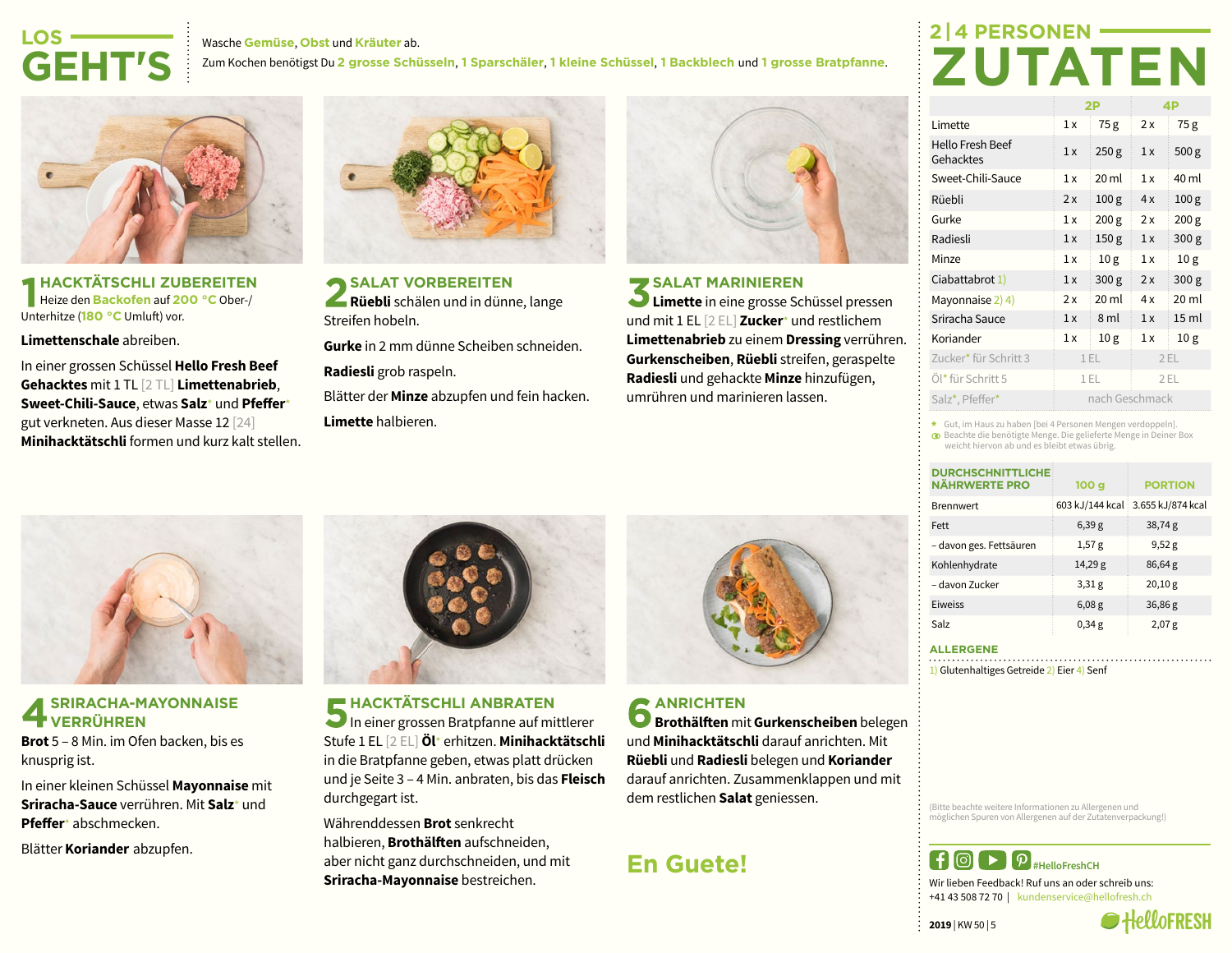

# **BÁNH MÌ! VIETNAMESE SANDWICH**

**with sweet chilli meatballs, coriander and Sriracha mayo**



#### **HELLO SRIRACHA**

*This spicy sauce comes from the city of the same name on the coast of Thailand and is also increasingly popular in kitchens here.*













Sweet chilli sauce





Coriander Hello Fresh chopped beef





Mayonnaise Mint





Srirach









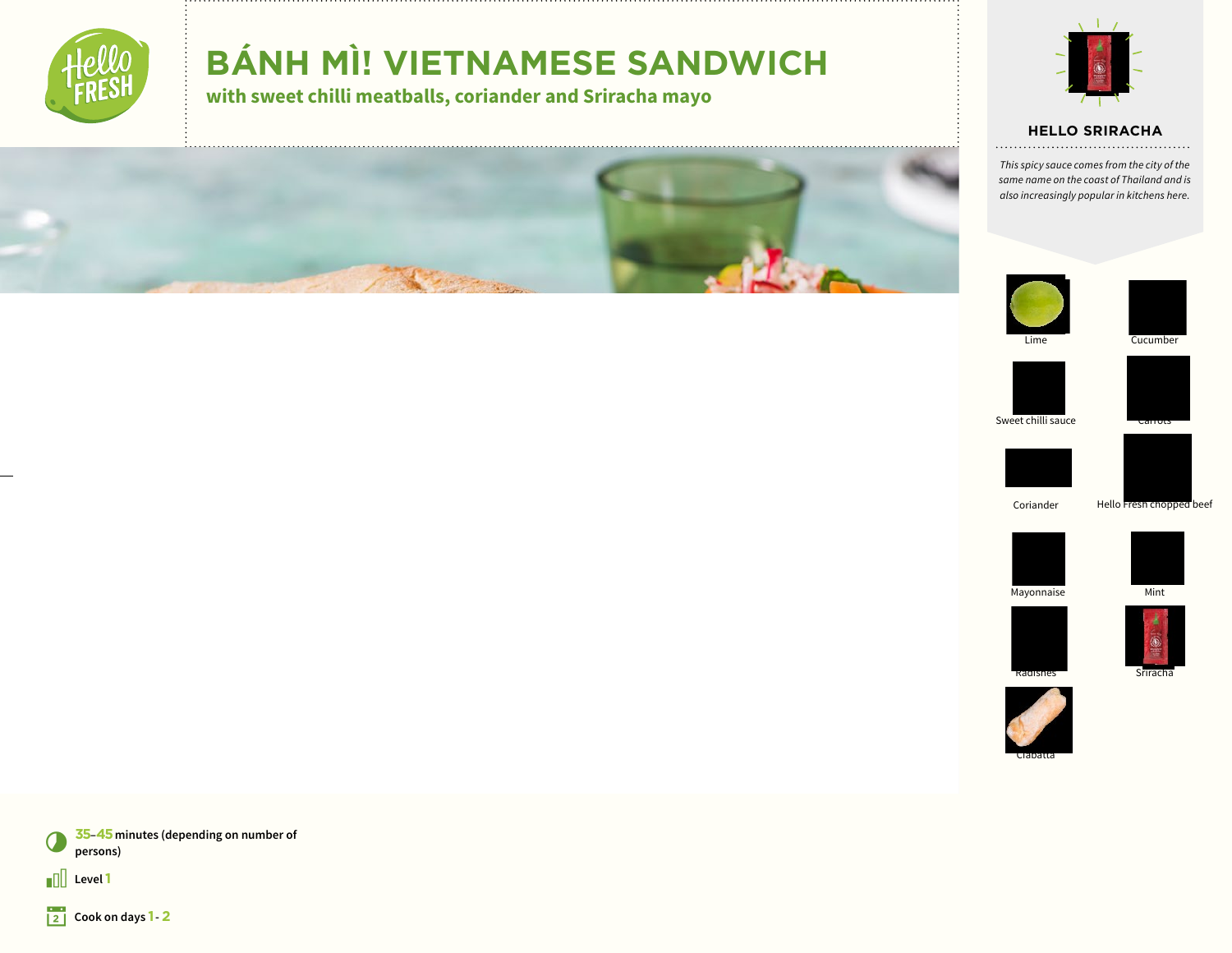## **LET´S-GO**

#### Wash **vegetables**, **fruit** and **herbs**. You will also need: **2 large bowls**, **1 potato peeler**, **1 small bowl**, **1 baking tray** and **1 large frying pan**.



#### **PREPARE MEATBALLS Preheat the oven to 200 °C** top/bottom heat (**180 °C** fan oven).

Grate lime zest.

In a large bowl, knead the **Hello Fresh chopped beef** with 1 tsp. [2 tsp.] lime zest, **sweet** chilli **sauce** and a little salt\* and pepper\*. Make 12 [24] **mini-meatballs** from this mixture and put them in the fridge for a little while.



**PREPARE SALAD Peel carrots** and plane into thin, long strips.

Cut cucumber into 2 mm thin slices.

Grate **radishes** coarsely.

Pluck the **mint leaves** and chop them finely. Halve **lime**.



#### **MARINATING THE SALAD**

**Press the lime into** a large bowl and mix with 1 tbsp. [2 tbsp.] **sugar**\* and the rest of the **lime zest** to make a **dressing**. Add **cucumber** slices, **carrot** strips, grated **radishes** and chopped **mint**, stir and marinate.

# **SERVES 2<sup>1</sup> INGREDIENTS**

|                                  | 2P                 |                  | 4P      |                  |
|----------------------------------|--------------------|------------------|---------|------------------|
| Lime                             | 1x                 | 75g              | 2x      | 75g              |
| <b>HelloFresh</b><br>minced beef | 1x                 | 250 <sub>g</sub> | 1x      | 500 <sub>g</sub> |
| Sweet chilli sauce               | 1x                 | $20 \mathrm{ml}$ | 1x      | 40 ml            |
| Carrots                          | 2x                 | 100 <sub>g</sub> | 4x      | 100 <sub>g</sub> |
| Cucumber                         | 1x                 | 200 <sub>g</sub> | 2x      | 200 <sub>g</sub> |
| Radishes                         | 1x                 | 150 <sub>g</sub> | 1x      | 300 <sub>g</sub> |
| Mint                             | 1x                 | 10 <sub>g</sub>  | 1x      | 10 <sub>g</sub>  |
| Ciabatta 1)                      | 1x                 | 300 <sub>g</sub> | 2x      | 300 g            |
| Mayonnaise 2) 4)                 | 2x                 | $20$ ml          | 4x      | 20 <sub>ml</sub> |
| Sriracha sauce                   | 1x                 | 8 ml             | 1x      | 15 <sub>ml</sub> |
| Coriander                        | 1x                 | 10 <sub>g</sub>  | 1x      | 10 <sub>g</sub>  |
| Sugar <sup>*</sup> for step 3    | 1 tbsp.            |                  | 2 tbsp. |                  |
| Oil* for step 5                  | 1 tbsp.            |                  | 2 tbsp. |                  |
| Salt*, pepper*                   | According to taste |                  |         |                  |

\* Good to have at hand [double the amounts for 4 persons]

Note the quantity required. The quantity delivered in your box differs from this quantity and some will be left over.

| <b>AVERAGE</b><br><b>NUTRITIONAL</b><br><b>VALUES PER</b> | 100 <sub>g</sub>  | <b>PORTION</b>                    |
|-----------------------------------------------------------|-------------------|-----------------------------------|
| Calories                                                  |                   | 603 kJ/144 kcal 3,655 kJ/874 kcal |
| Fat                                                       | 6.39g             | 38.74g                            |
| - incl. saturated fats                                    | 1.57 <sub>g</sub> | 9.52 g                            |
| Carbohydrate                                              | 14.29 g           | 86.64g                            |
| - incl. sugar                                             | 3.31 <sub>g</sub> | 20.10 g                           |
| Protein                                                   | 6.08 <sub>g</sub> | 36.86 g                           |
| Salt                                                      | 0.34 <sub>g</sub> | 2.07 <sub>g</sub>                 |

#### **ALLERGENS**

1) Cereals containing gluten 2) Eggs 4) Mustard

(Please see the additional information on allergens and possible traces of allergens on the packaging of the ingredients!)



We love feedback! Call us or write to us: +41 43 508 72 70 | kundenservice@hellofresh.ch

 $2019$  | CW 50 | 5





**MIX SRIRACHA MAYONNAISE** Bake bread in the oven for 5-8 min. until crispy.

Mix **mayonnaise** with **Sriracha sauce** in a small bowl. Season with **salt**\* and **pepper**\*. Pluck **coriander leaves**.



**SAUTÉ MEATBALLS** 

Heat 1 tbsp. [2 tbsp.] **oil**\* in a large frying pan on medium heat. Add **mini-meatballs** to the frying pan, flatten a little, then sauté on each side for 3-4 min. until the **meat** is cooked through.

In the meantime, halve bread vertically, cut bread halves open but not completely through, and brush with **Sriracha mayonnaise**.



Top bread halves with **cucumber slices** and arrange **mini-meatballs** on top. Top with **carrots** and **radishes** and arrange **coriander** on top. Fold together and enjoy with the rest of the **salad**.

## **Bon appetit!**

# **SERVE**

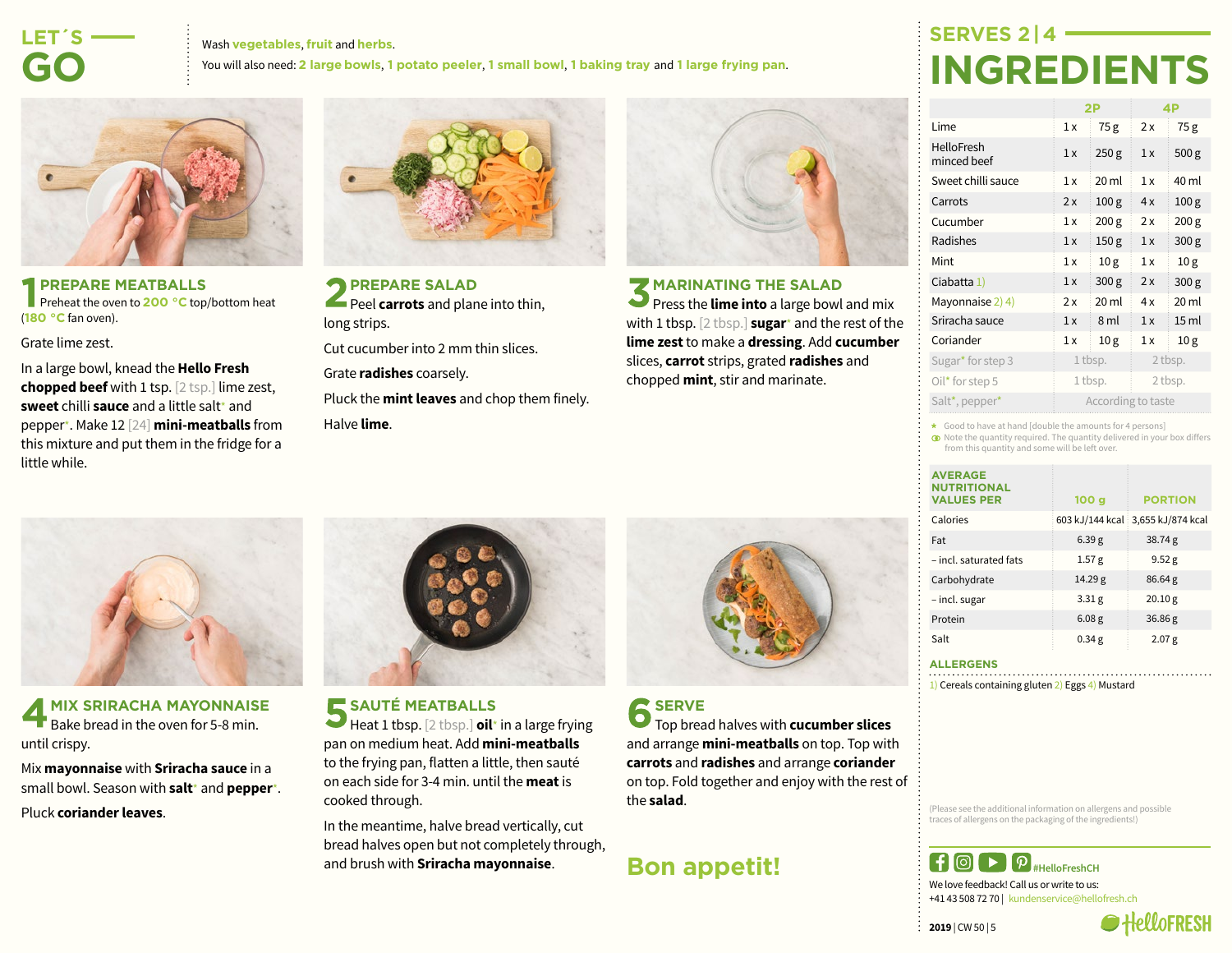

# **BÁNH MÌ ! SANDWICH VIETNAMIEN**

**avec fricadelles au piment doux, coriandre et mayonnaise sriracha**



## **HELLO SRIRACHA**

*Cette sauce épicée vient de la ville qui porte le même nom sur la côte thaïlandaise et devient ici aussi de plus en plus populaire.*





Citron vert





Sauce au piment doux Carottes





Coriandre





Mayonnaise Menthe







Ciabatta





 $\sqrt{1}$  Niveau 1

**À utiliser dans les 1 a 1 i 1 i 2** jours